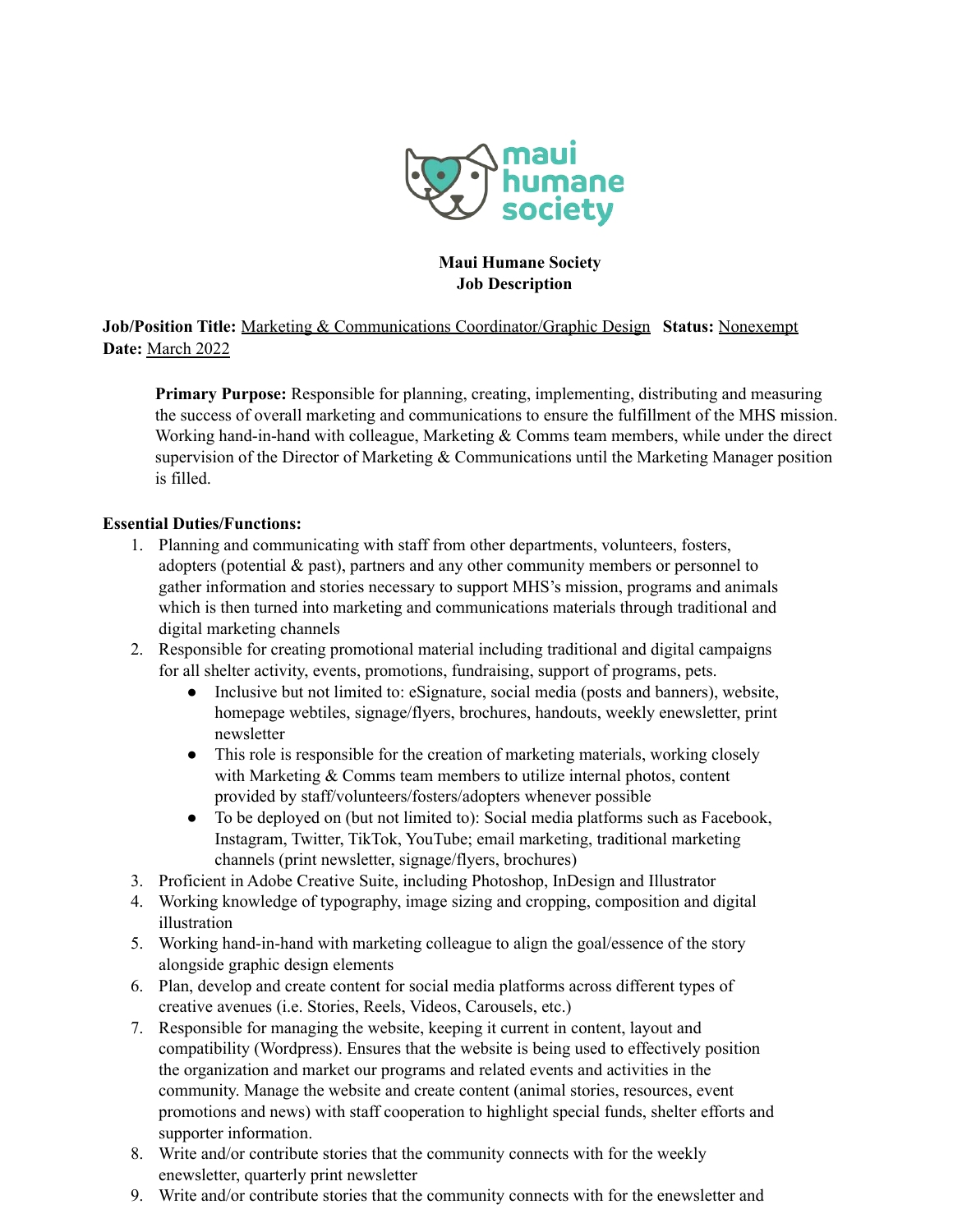other publications

- 10. Respond to inquiries via social media, email, etc. and direct to appropriate departments. Answering public questions and providing resources as needed on social media platforms and through organization profiles, ensuring consistency in messaging.
- 11. Extract and analyze reports and help in providing monthly report of marketing and communication materials
- 12. Participate in 360 Meetings. Set up time with various departments to discuss needs of the departments and communication.
- 13. Oversee production and distribution of general informational materials, including layout and production of brochures, booklets and flyers including the Pet Calendar Contest (including the build of the calendar), Adopter emails (Constant Contact), Adoption packets (InDesign/Publisher)
- 14. Collaborates with team members and Development Department on event and campaign planning and delivery. Responsible for creation of special materials for events such as Wags to Riches, Pet Calendar Contest, Fur Ball, Golf Tournament, etc.
- 15. Provides all content for and coordinates the design and total production of the MHS print newsletter.
- 16. Document animals, people and events for shelter use via photography and video as needed
- 17. Keep current with best practices regarding branding, content and social media marketing.
- 18. Create a weekly e-newsletter (requires knowledge of Constant Contact and e-marketing). Export Adopters from PetPoint on a weekly basis to grow our eNewsletter database
- 19. Work with partners to promote and manage social share fundraising and partnership campaigns (e.g., Wags to Riches, Pet Calendar Contest, Seasonal fundraising)
- 20. Manage social media messaging including the social calendar (Asana) and Hootsuite/Meltwater/Facebook in tandem with Marketing colleague.
- 21. Answering public questions and providing resources as needed on social media platforms and through organization profiles, ensuring consistency in messaging.
- 22. Manage online retail shop on Facebook and website, updating inventory and products as needed. Also, create new retail designs to be sold online and in MHS store.
- 23. Potential of developing relationships with our Animal Aloha Partners. Interviewing, communicating and understanding their needs to then promote on various marketing channels
- 24. Coordinate with the Donor & Database Specialist to track online-generated revenue
- 25. Analyze web and social media insights and report findings to Director of Marketing  $\&$ Communications
- 26. Provides direction, coordination, technical assistance and resource material to assist all staff with the marketing, communications and positioning of their activities and departments including events.
- 27. Responsible for supervision and oversight of related volunteers.
- 28. Presents a positive and professional image of the Maui Humane Society to the public.
- 29. Participate in disaster preparedness and response activities for the shelter and community as it pertains to pet-related needs.
- 30. Interacts with co-workers and volunteers in an efficient and courteous manner to ensure a cooperative team environment amongst all departments.
- 31. Attend and participate in department and shelter meetings, including bi-weekly HASS meetings. Attend educational venues and webinars as recommended/approved.
- 32. Address and/or report an safety hazards or unsafe use of MHS equipment
- 33. Other duties as assigned.

**Working Conditions:** Shared air conditioned office space with computer and internet access with required programs. Outdoor and shelter wide work is also required. Travel to and from shelter to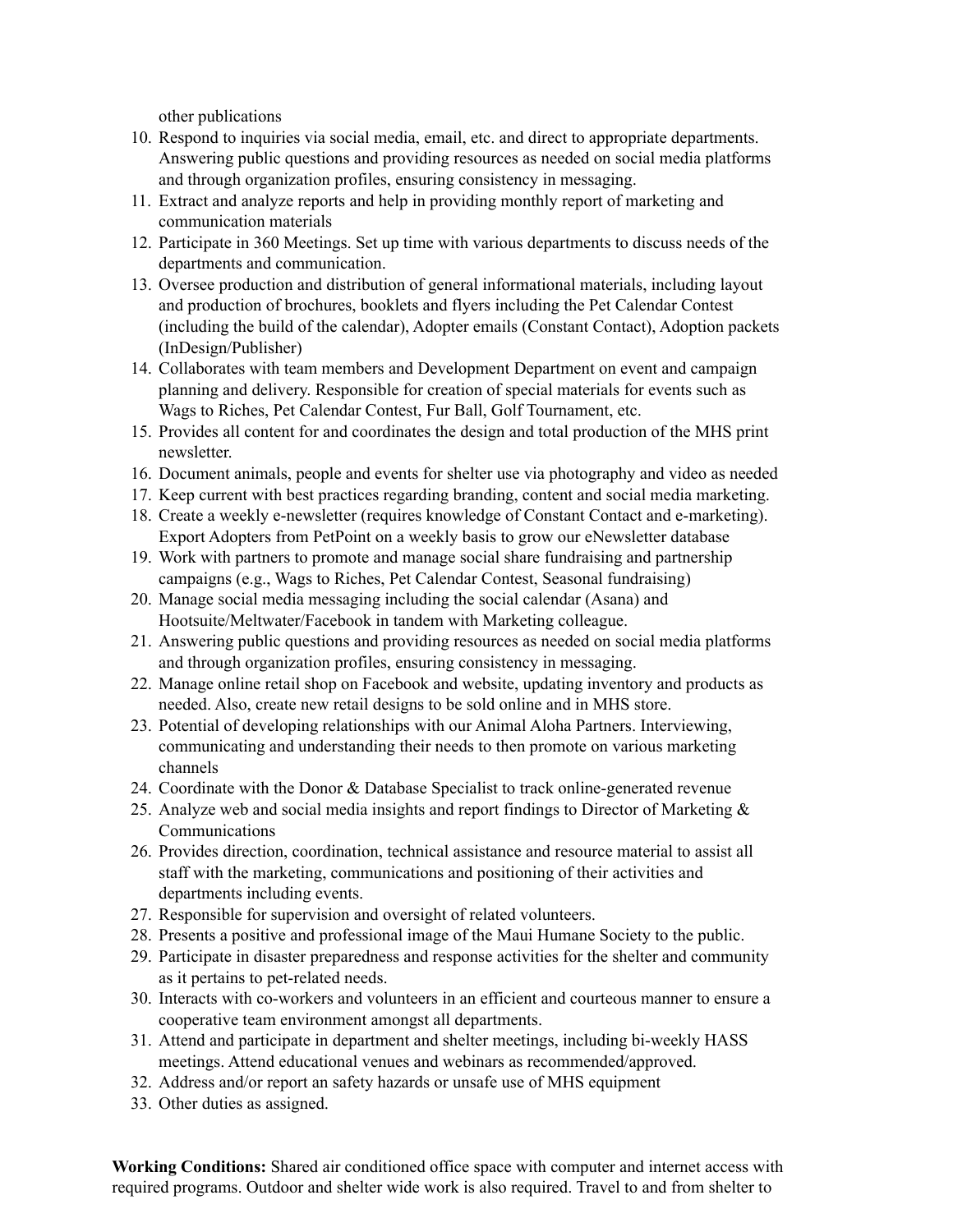offsite and events will be required. This position is NOT remote.

**Equipment Use:** DSLR, Telephone, computer, copier, and other related office equipment. Requires use of personal and company vehicles. Animal care, handling and restraint equipment.

**Work Hours:** This is a full time position that requires flexibility as attendance at events and other functions will require weekend and/or evening work.

**Mental Demands:** Position requires self-starter ability to work independently and as a team. This is a high paced position and department that requires adaptability and flexibility. Position requires excellent communication, public writing and speaking skills, as well as a high level of organization and collaboration. Must have ability to multitask, time-management, prioritize and organize tasks etc. Must be able to handle basic supervision of volunteers. Must have adequate judgment and self-confidence to handle questions and issues from the public. Must be punctual and able to remain professional under stress. Must be able to handle feedback and adjust accordingly. You will be working hand-in-hand with your colleague and supervisors. Must be able to handle seeing animals in harsh conditions. Must be able to handle difficult situations, stories and respond professionally.

**Physical Demands:** This position involves desk and computer work. Position will include (car) travel back and forth between shelter and off-site location as well as venues and some lifting. Must be able to work at a fast and efficient pace. Ability to safely handle and control animals of all kinds.

#### **Qualification Requirements:**

- High school graduate.
- Excellent writing/editing, verbal communication and public relations skills.
- Must love animals and align with Maui Humane Society values and mission
- Must have the ability to create visually appealing and informative materials.
- Must have ability to create visually appealing and informative materials. Strong knowledge of graphic design and layout experience including Adobe Creative Suite (including InDesign, Photoshop, Illustrator; Premiere Pro & Rush is a plus) knowledge of web content management (Wordpress), knowledge of social media management, Google Analytics and Facebook Insights.
- Experience with creating content and measuring results on Facebook, Instagram, Twitter, TikTok, YouTube
- Past knowledge of PetPoint is a plus
- Must be able to organize and deploy messaging quickly for multiple campaigns and work well under pressure with tight deadlines
- Demonstrated interpersonal relationship skills to include building alliances
- Professional in appearance and behavior.
- Possession of a valid Hawaii Driver's License with a clean driving and criminal abstract.